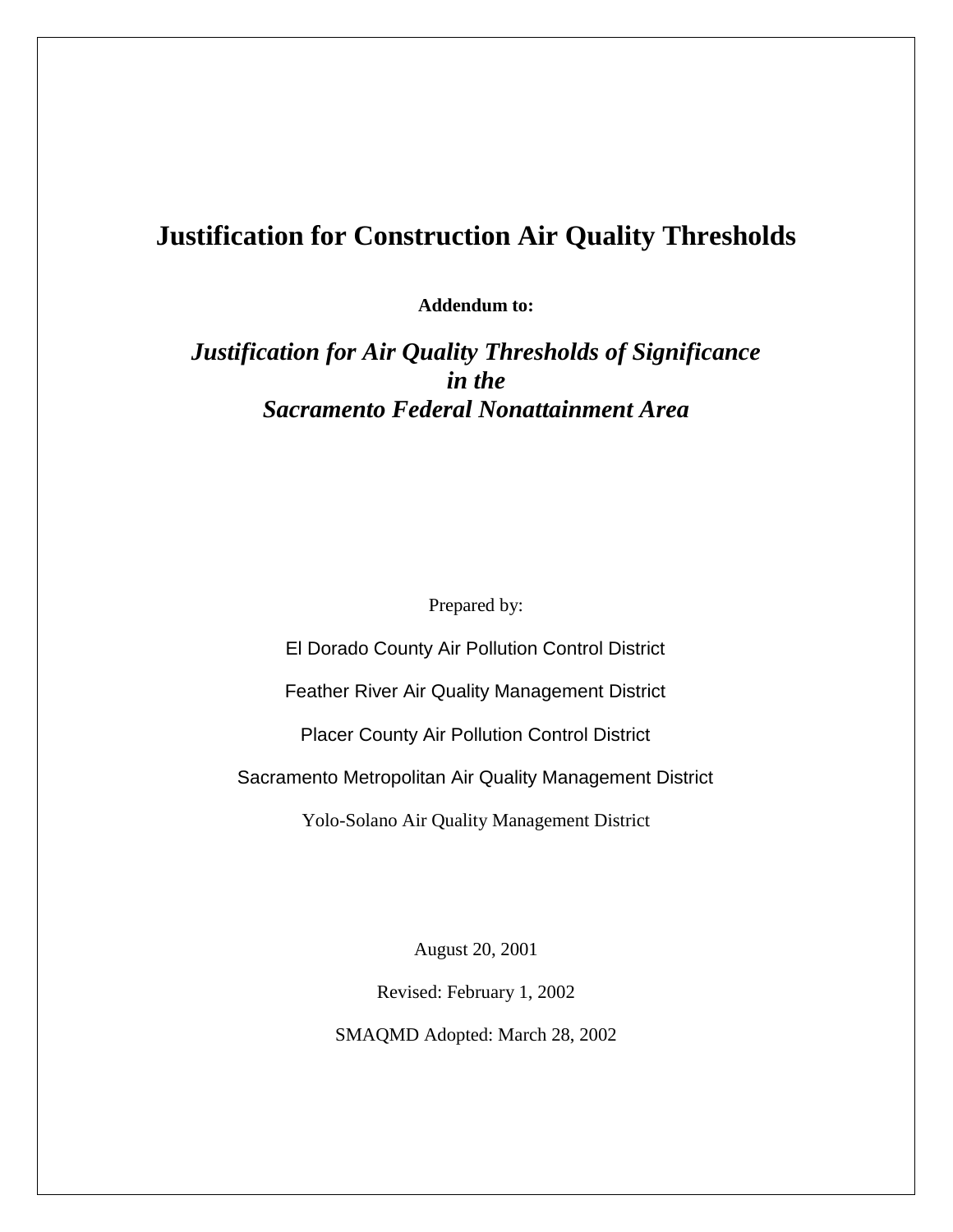## **Justification for Construction Threshold**

#### **Addendum to:** *Justification for Air Quality Thresholds of Significance in the Sacramento Federal Nonattainment Area*

### **1. Construction and Operational Emissions**

A typical project can be divided into two phases. These phases are sometimes called the construction phase and the operational phase. The construction phase includes all the activity that occurs prior to the physical completion of a project. This includes any clearing and earth moving that might occur on the project site, as well as any actual physical construction of a structure. This applies to anything that is considered to be a "project" under CEQA. This would be standard projects such as housing and commercial developments, as well as projects such as pipeline construction and roadway construction.

The operational phase includes all the activity that is generated as a result of the project during its lifetime. For example, the operational component of a supermarket would include vehicle trips going to and from the facility. Emissions of ozone precursors are generated during both the construction and operational phases of a project. Construction emissions, however, are generated on a onetime basis, whereas operational emissions continue to be generated throughout the life of a project.

As discussed in the Foundation for a Threshold justification paper, reductions in phase 2 long-term operational emissions will be counted toward the TCM/Land Use portion of the SIP. Consequently, the operational threshold is determined by the amount of reductions needed to achieve the one ton commitment from this measure in 2005. Emission reductions from phase 1 construction activities, however, are not considered TCM/Land Use reductions. Instead, these reductions must contribute toward the Mobile Off-Road commitment in the SIP. The commitment for Mobile Off-Road NOx measures is two tons per day by 2005. This necessitates a separate threshold for construction emissions that is based on achieving this two-ton per day NOx commitment.

## **2. Projected Construction Emissions**

In addition to setting a threshold for project-related operational emissions, a threshold must be set for emissions from construction activities. Constructionrelated emissions were projected through 2005 based on trends in historical emissions up through 1999. These emissions were estimated using the URBEMIS computer model. Past and projected future NOx emissions are shown in the graph on the following page: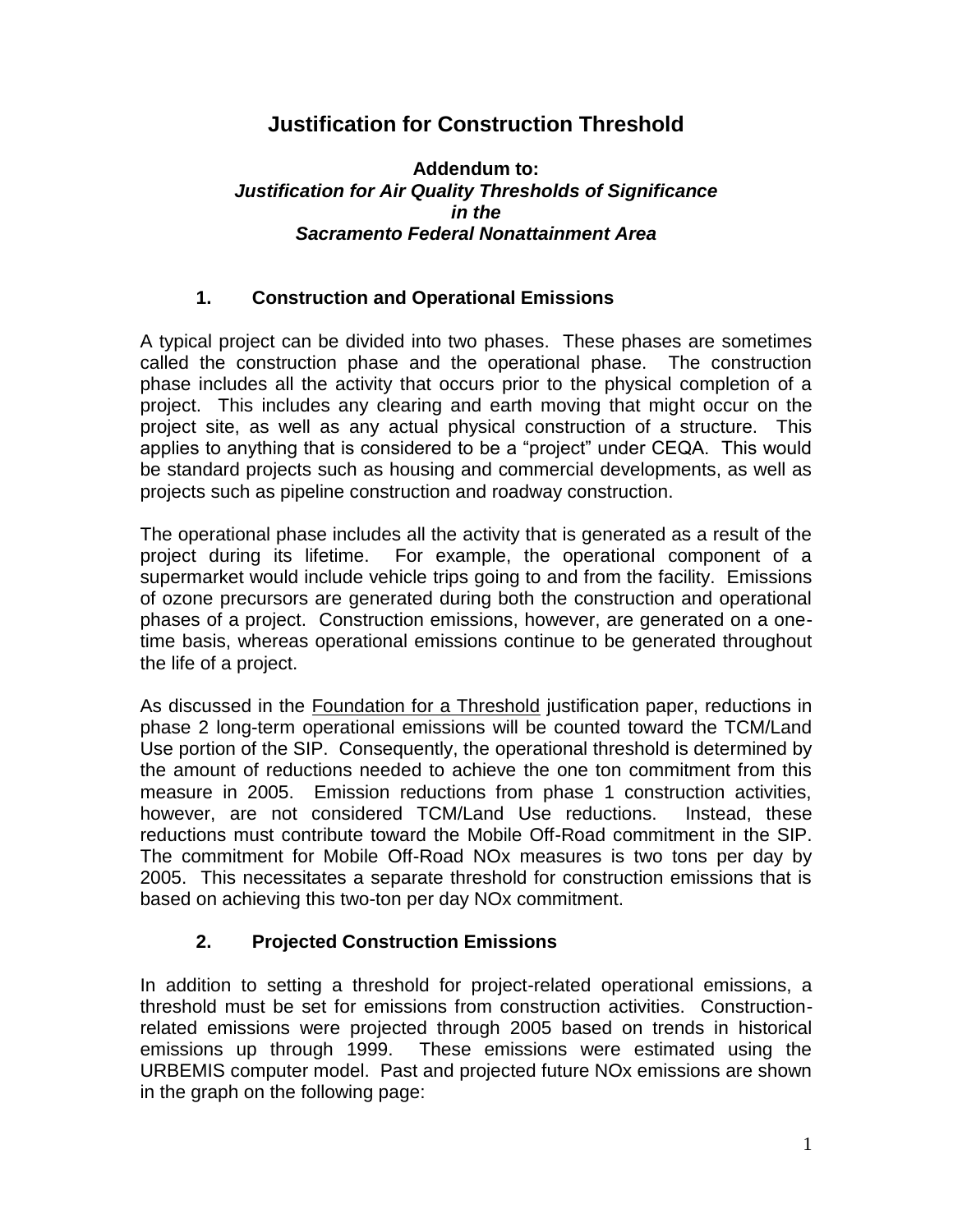

The graph shows an increase of approximately 0.42 percent each year, ending with a projected annual emission level of 66,548 pounds per day in 2005.

## **3. Projected NOx Reductions Needed**

The SIP commitment for the nonattainment area is two tons per day of NOx from off-road measures by 2005. According to the 1999 Milestone Report, 0.4 tons of this two-ton commitment has already been obtained from either repower or retrofit of agricultural pumps, agricultural equipment, and construction equipment. An additional 0.71 tons is expected to be obtained from these same sources by 2005 using Carl Moyer funds. Combining the emissions reductions achieved through 1999 and those projected to be obtained in the 2000 to 2005 time frame leaves 0.89 tons yet to be realized to meet the two ton commitment by the attainment date of 2005. This 0.89 tons will need to come from construction mitigation. The chart on the following page shows the contribution of each category to the two tons of total reductions.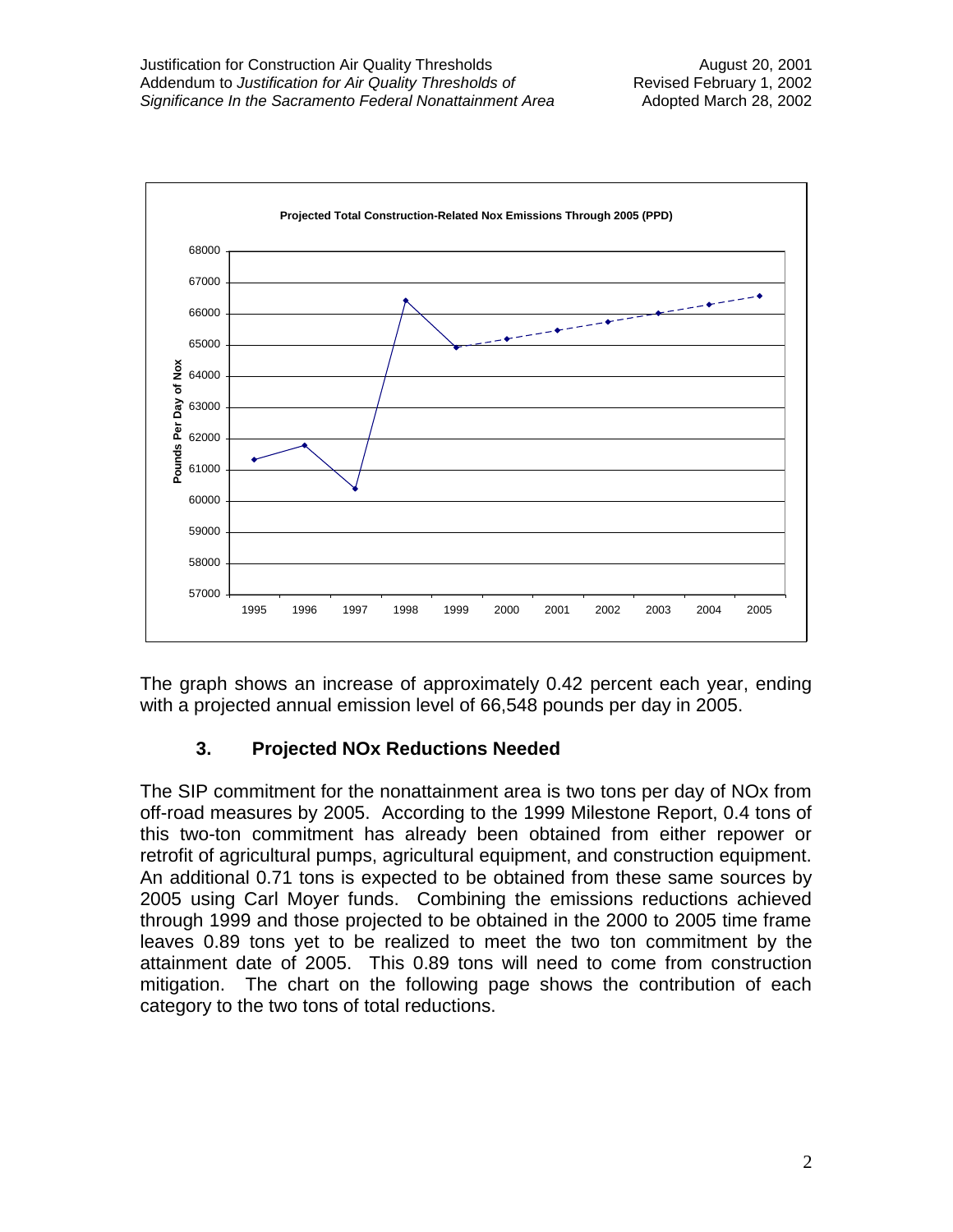

## **4. Possible Thresholds**

To obtain 0.89 tons of NOx from construction mitigation, an appropriate emissions threshold must be chosen. Projects exceeding this threshold will be required to mitigate their construction emissions. A low threshold will make a large pool of emissions available for mitigation, whereas a higher threshold will shrink the size of the pool. A low threshold level will also mean that more small projects will be required to mitigate, whereas only larger projects will trip a threshold that is set higher. The table on the following page shows the approximate project size that would be considered significant at various threshold levels.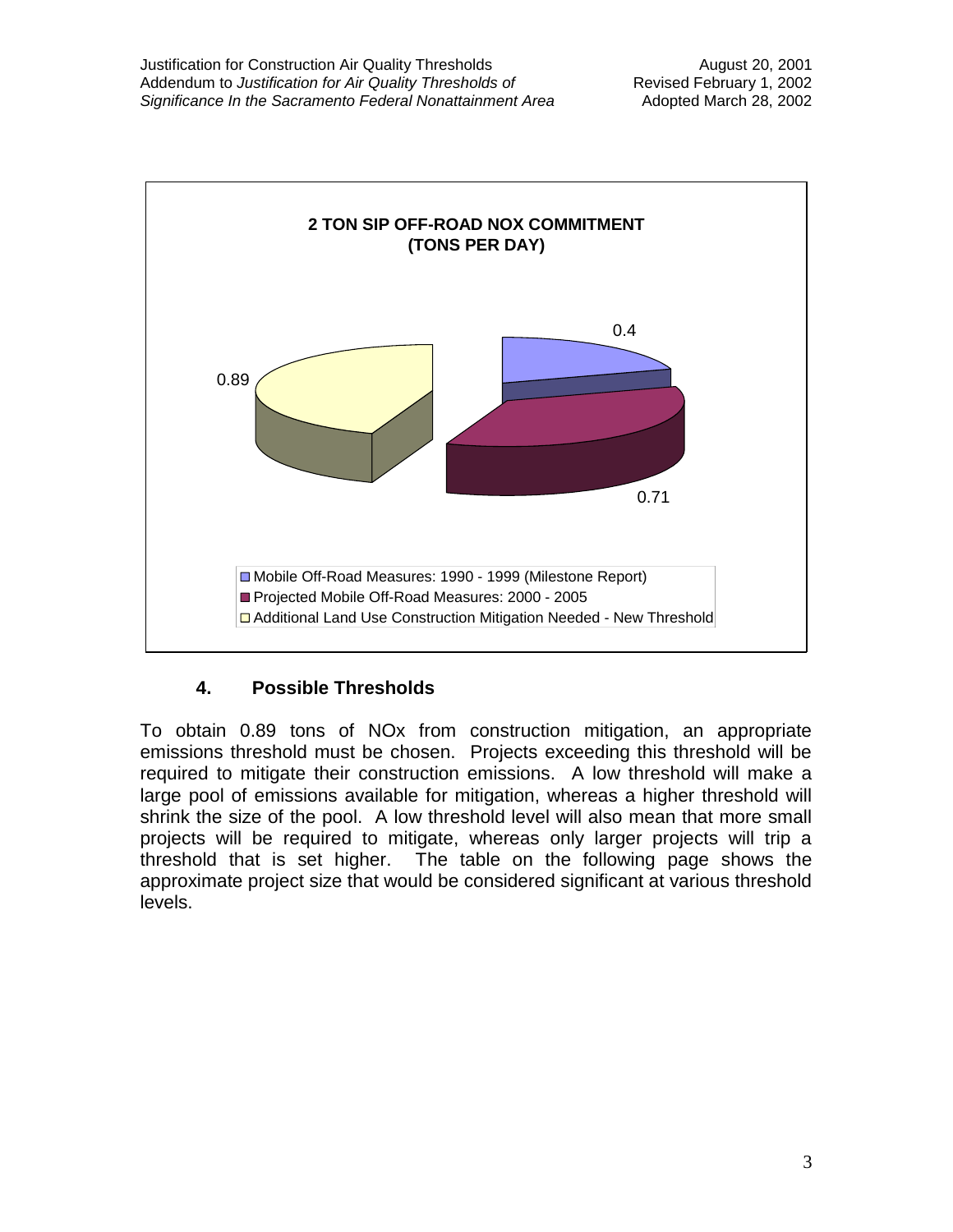| Trigger Levels – Construction NOx Emissions |                    |            |  |
|---------------------------------------------|--------------------|------------|--|
| <b>Threshold</b>                            | <b>Residential</b> | Commercial |  |
| (Lbs./Day)                                  |                    |            |  |
| 85                                          | 11 sfu             | 14,000 sf  |  |
| 100                                         | 17 sfu             | 17,000 sf  |  |
| 150                                         | 28 sfu             | 28,000 sf  |  |
| 200                                         | 40 sfu             | 39,000 sf  |  |
| 250                                         | 51 sfu             | 50,000 sf  |  |
| 300                                         | 68 sfu             | 61,000 sf  |  |
| 350                                         | 86 sfu             | 72,000 sf  |  |
| 400                                         | $104$ sfu          | 83,000 sf  |  |
| 450                                         | $122$ sfu          | 94,000 sf  |  |
| 500                                         | 140 sfu            | 120,000 sf |  |

 $*$  sfu = single family unit;  $sf = gross square feet$ 

Projects other than standard residential and commercial land use projects will also generate NOx from construction activities. These projects include new road construction, road widening, bridge construction and overpass construction. Construction emissions are difficult to estimate for these types of projects, and analysis should be done on a case by case basis using a tool such as the Roadway Construction Emissions Model.

A second component of obtaining the 0.89 tons needed to reach the two-ton per day NOx commitment is mitigation effectiveness. The higher the threshold, the more mitigation will be needed from each significant project. The formula below estimates the mitigation effectiveness needed at various threshold levels to obtain 0.89 tons of NOx reductions in 2005:

#### $E \times M = 0.89$

#### *Where: E = Total emissions above threshold M = Mitigation effectiveness*

Applying this formula to different prospective threshold levels gives the results shown below: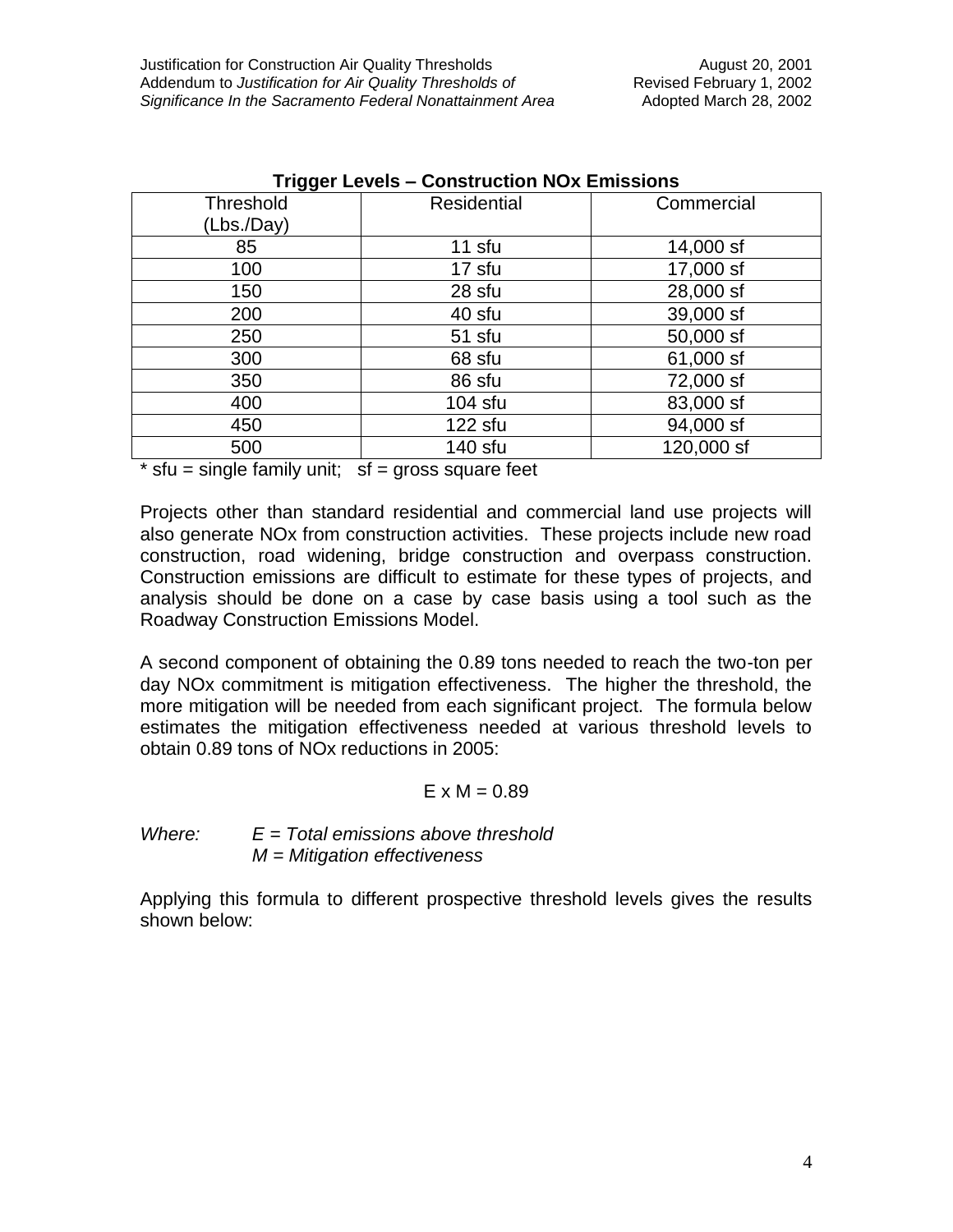| <b>Threshold Level</b> | Tons of NO <sub>x</sub> Above | <b>Mitigation Effectiveness</b> |
|------------------------|-------------------------------|---------------------------------|
|                        | <b>Threshold</b>              | Needed for 0.89 Tons (%)        |
| 85                     | 18.856                        | 4.72                            |
| 100                    | 17.995                        | 4.95                            |
| 150                    | 15.805                        | 5.63                            |
| 200                    | 14.147                        | 6.29                            |
| 250                    | 12.954                        | 6.87                            |
| 300                    | 11.353                        | 7.84                            |
| 350                    | 10.415                        | 8.55                            |
| 400                    | 9.171                         | 9.7                             |
| 450                    | 8.627                         | 10.32                           |
| 500                    | 5.818                         | 15.3                            |

The threshold options listed on the previous page, along with their corresponding mitigation effectiveness for achieving 0.89 tons are shown in the graph below: